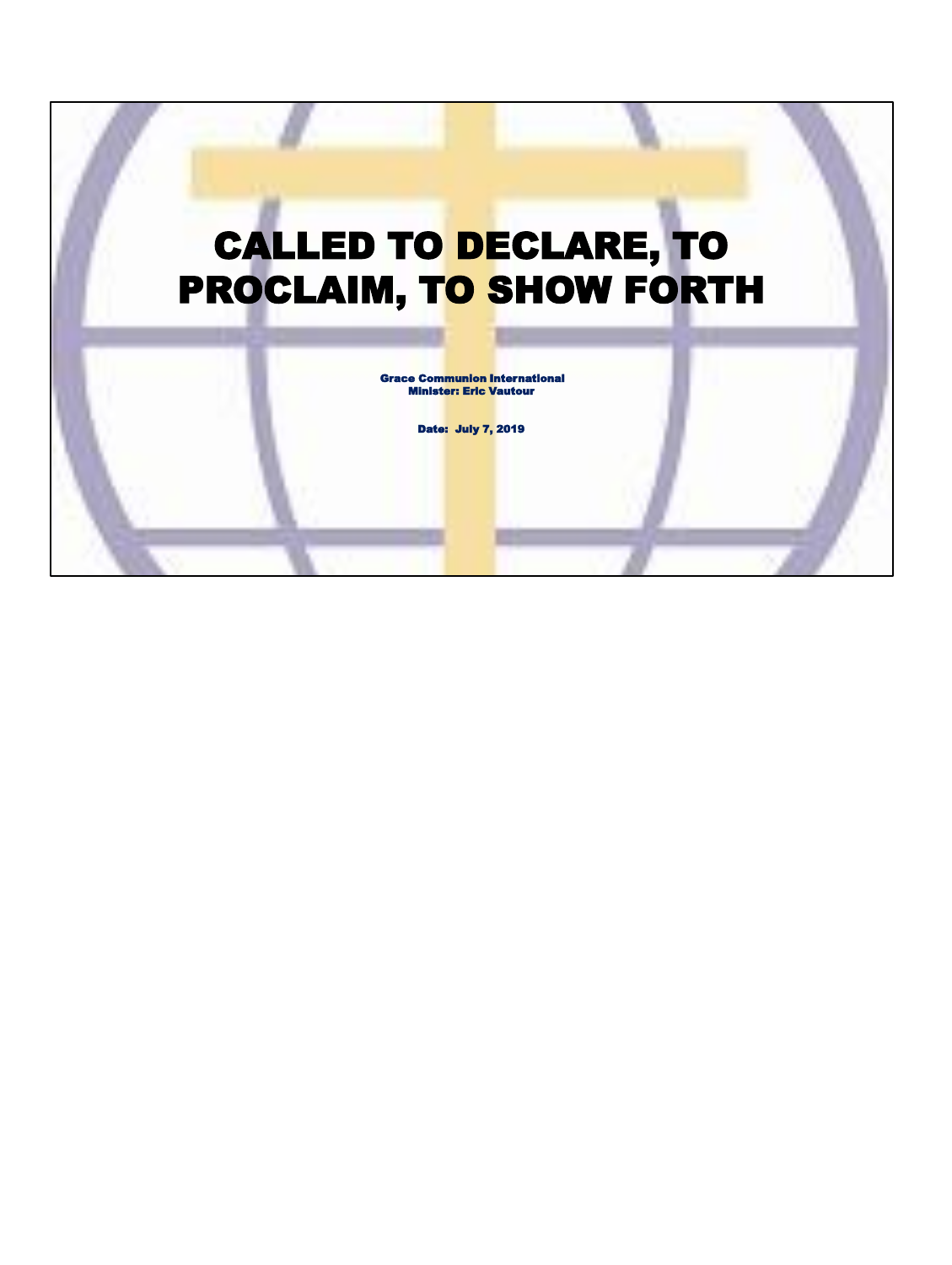"1 ¶ After this the Lord appointed seventy-two others and sent them on ahead of him, two by two, into every town and place where he himself was about to go. 2 And he said to them, "The harvest is plentiful, but the laborers are few. Therefore pray earnestly to the Lord of the harvest to send out laborers into his harvest. 3 Go your way; behold, I am sending you out as lambs in the midst of wolves.

2

CALLED TO DECLARE, TO PROCLAIM, TO SHOW FORTH

**SCRIPTURE** READING: Luke 10:1-11; 16-20 (ESV)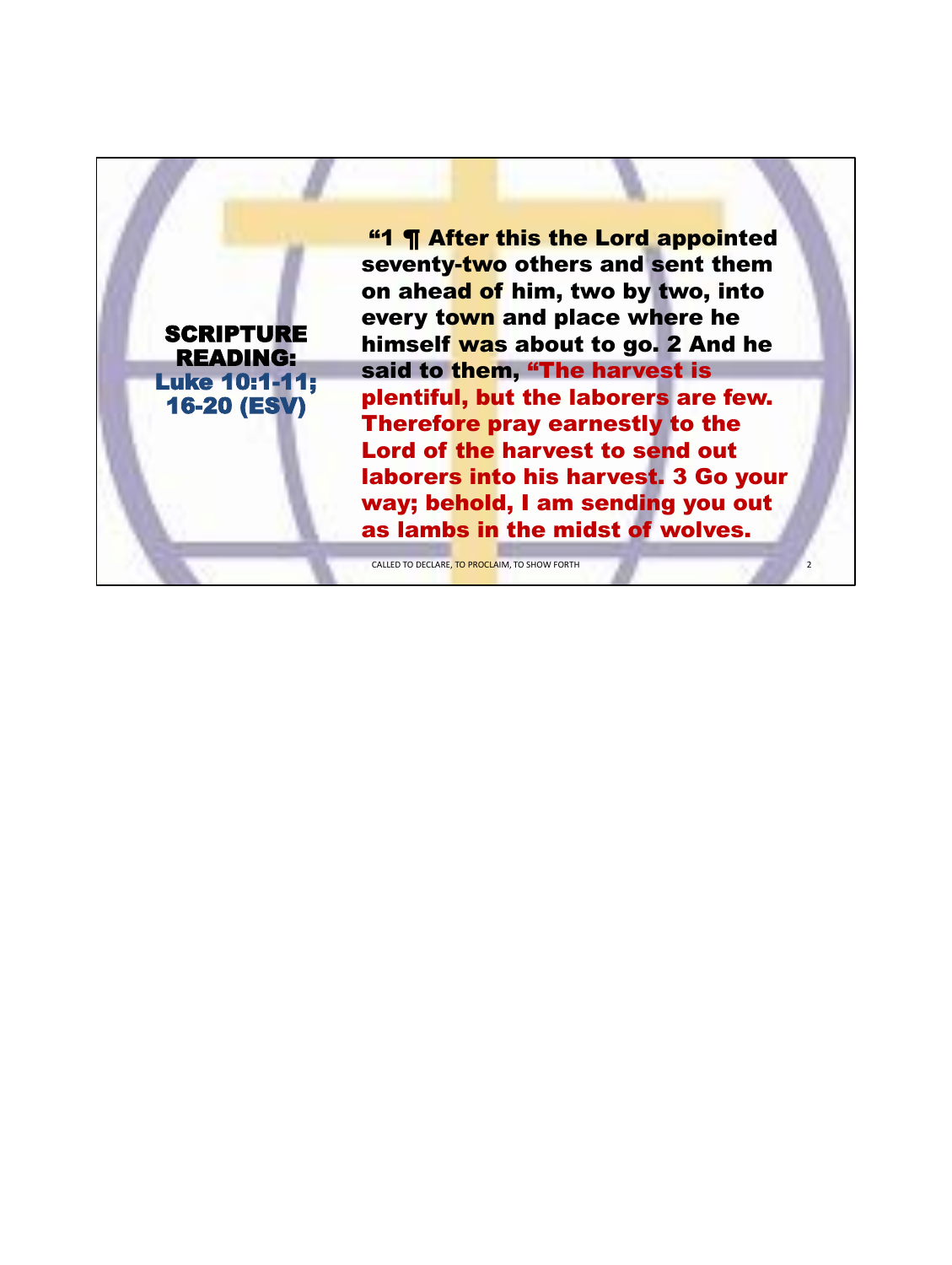4 Carry no moneybag, no knapsack, no sandals, and greet no one on the road. 5 Whatever house you enter, first say, 'Peace be to this house!' 6 And if a son of peace is there, your peace will rest upon him. But if not, it will return to you. 7 And remain in the same house, eating and drinking what they provide, for the laborer deserves his wages. Do not go from house to house. 8 Whenever you enter a town and they receive you, eat what is set before you.

CALLED TO DECLARE, TO PROCLAIM, TO SHOW FORTH

3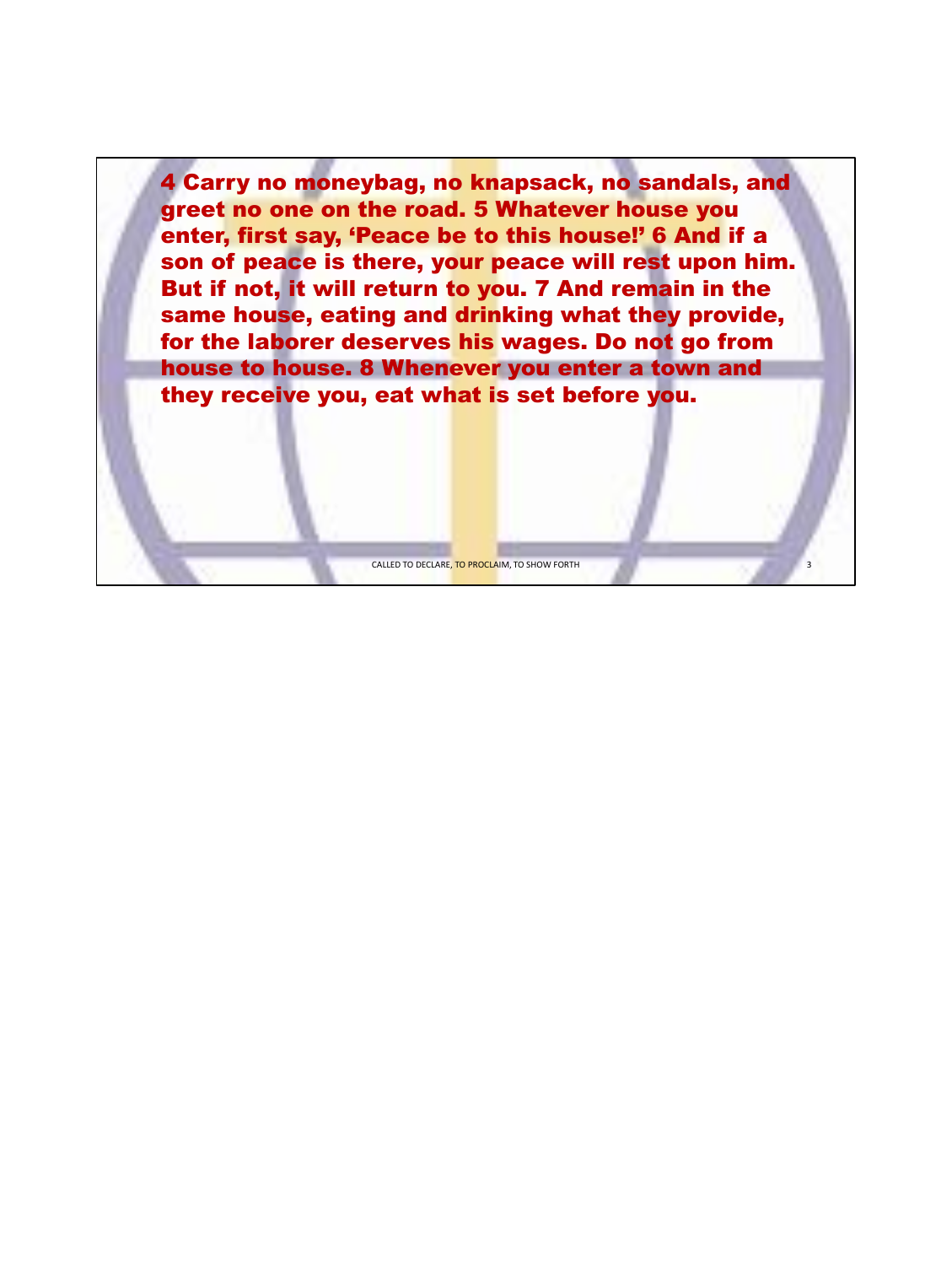9 Heal the sick in it and say to them, 'The kingdom of God has come near to you.' 10 But whenever you enter a town and they do not receive you, go into its streets and say, 11 'Even the dust of your town that clings to our feet we wipe off against you. Nevertheless know this, that the kingdom of God has come near.'" (Lu 10:1-11 ESV)

Luke 10:16-20 "16 "The one who hears you hears me, and the one who rejects you rejects me, and the one who rejects me rejects him who sent me."

**4**

**CALLED TO DECLARE, TO PROCLAIM, TO SHOW FORTH**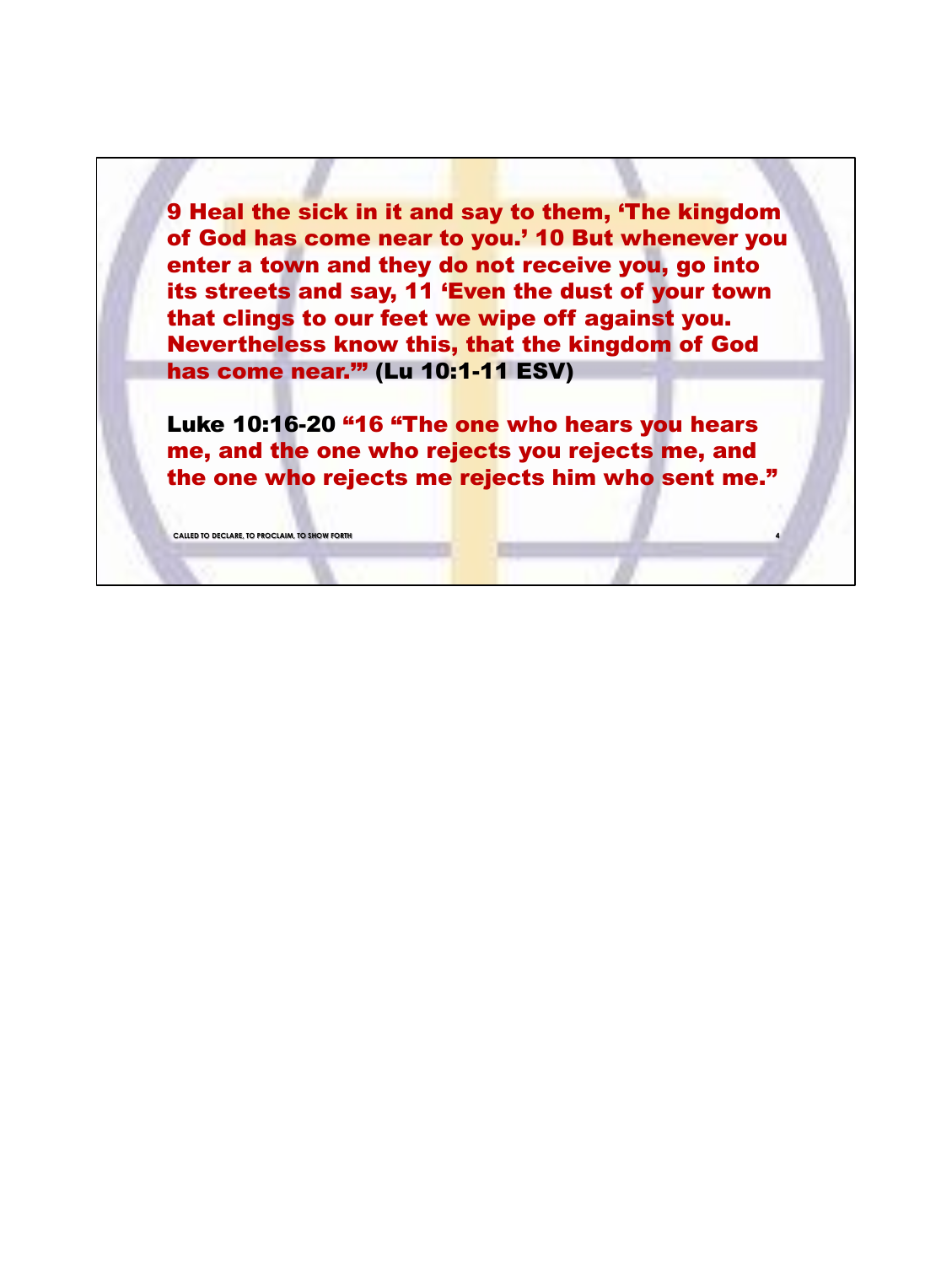17 **THE SEVENTY-TWO RETURNED WITH JOY, SAYING,** "LORD, EVEN THE DEMONS ARE SUBJECT TO US IN YOUR NAME!" 18 AND HE SAID TO THEM, "I SAW SATAN FALL LIKE LIGHTNING FROM HEAVEN. 19 BEHOLD, I HAVE GIVEN YOU AUTHORITY TO TREAD ON SERPENTS AND SCORPIONS, AND OVER ALL THE POWER OF THE ENEMY, AND NOTHING SHALL HURT YOU. 20 NEVERTHELESS, DO NOT REJOICE IN THIS, THAT THE SPIRITS ARE SUBJECT TO YOU, BUT REJOICE THAT YOUR NAMES ARE WRITTEN IN HEAVEN."" (LU 10:16-20 ESV)

**CALLED TO DECLARE, TO PROCLAIM, TO SHOW FORTH**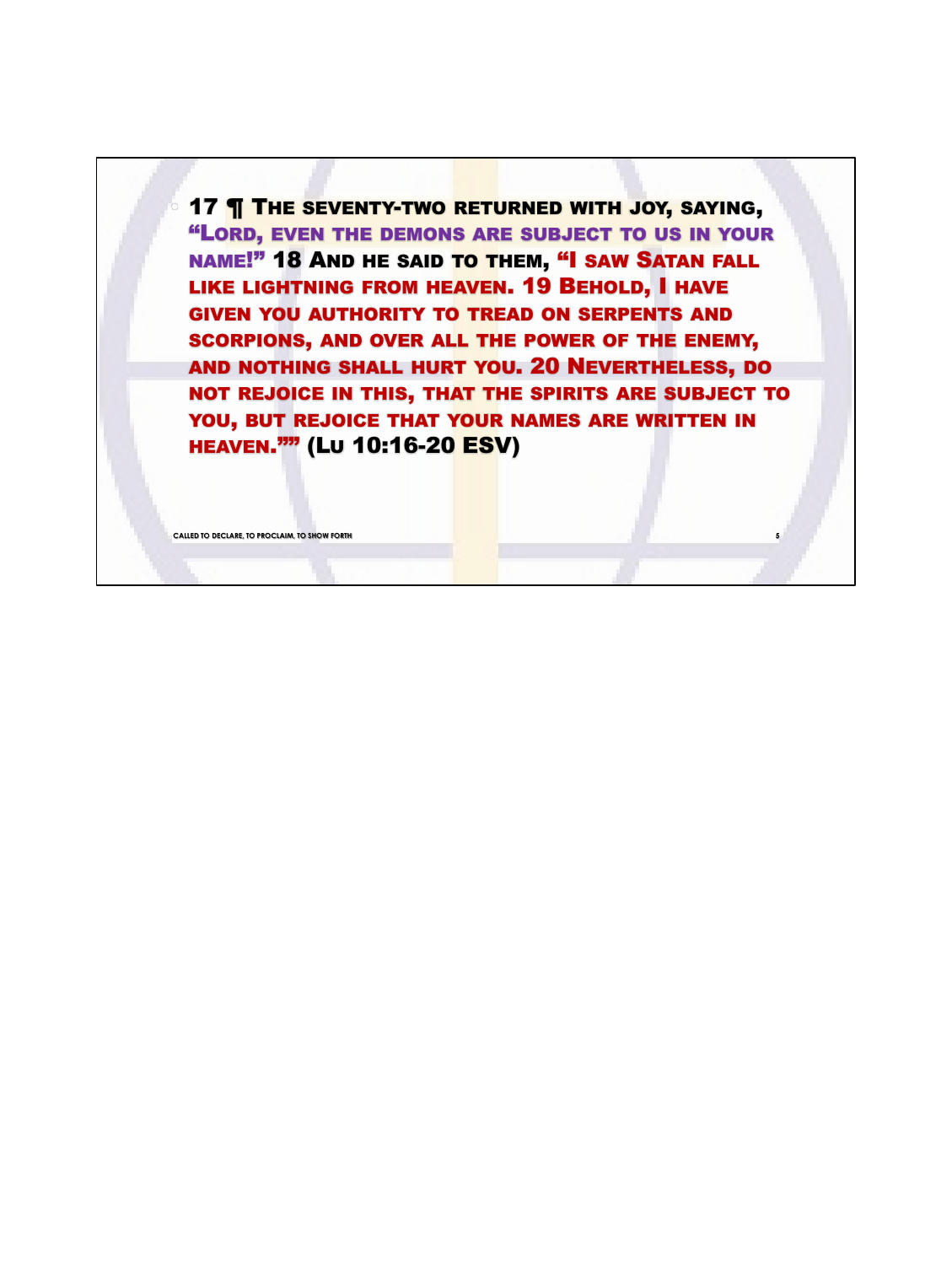

Because God does not think like we do, his words are always encouraging but also challenging. Today, we are going to consider Jesus' instructions to his 72 disciples who were sent out to preach the good news of the kingdom of God and to heal the sick.

There's an interesting story in  $2<sup>nd</sup>$  Kings 5. It is the story of a great man name Naaman. He was a commander in the Army of the King of Syria. The Bible tells us that he was a mighty man of valour but he suffered from leprosy.

During one of their conquests, they had captured the young girl from on the tribes of Israel. This young girl worked in the service of Naaman's wife. This young girl told Naaman's wife there was a prophet and Samaria who could heal him. Naaman went to the King and the Kings send the letter to the King of Israel to open the way for Naaman to see Elisha, the prophet of God.

What would have happened is the your girl would not have said anything? How could the queen have knows about God 's prophet Elisha unless told?

.When the King of Israel heard the news, he became very discouraged. He saw the King of Syria's request as a challenge he could not meet. He had not way for responding to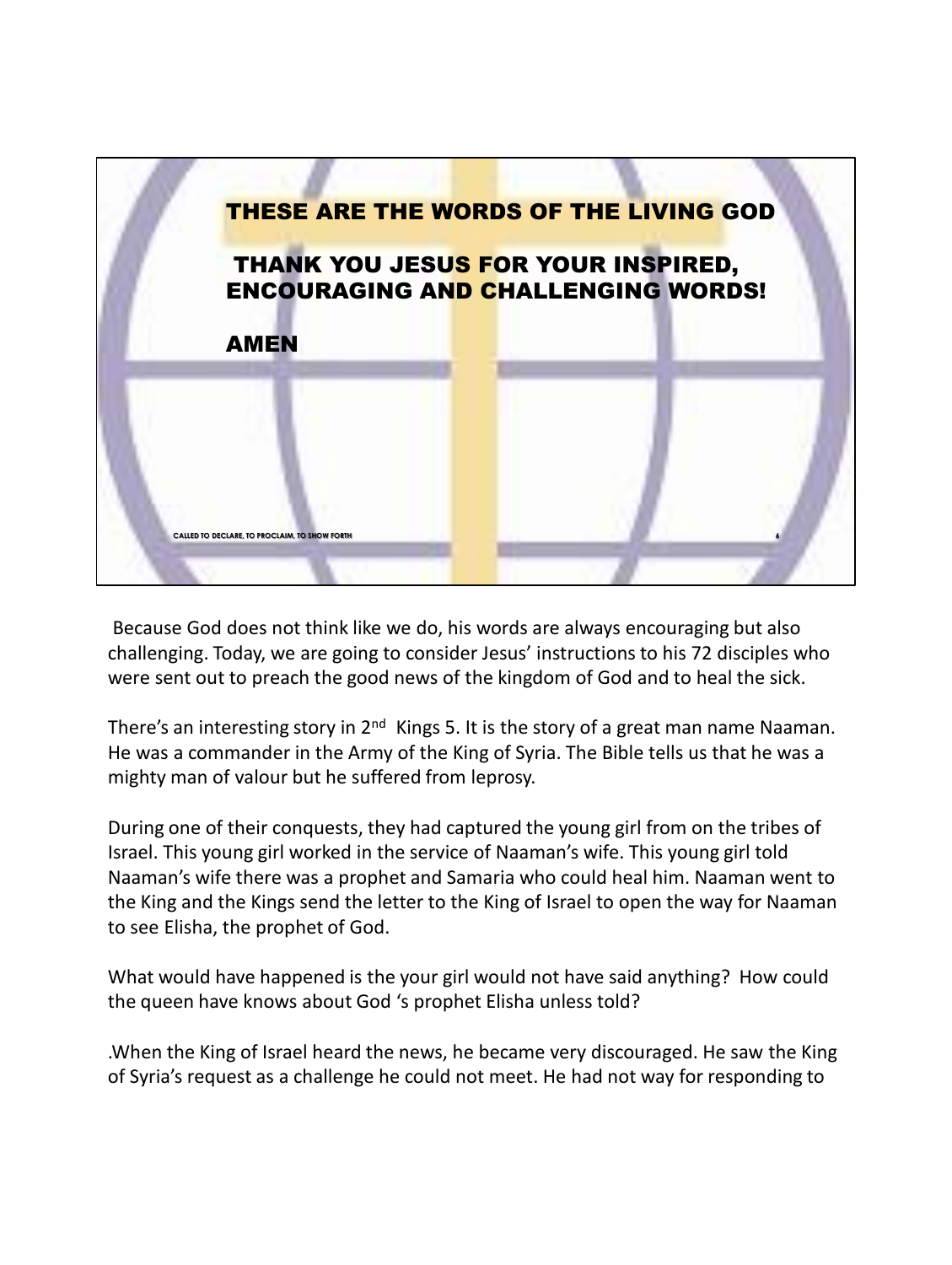the King of Syria in a way that would be satisfactory.

When Elisha heard of the King of Israel's discouragement, he told the king to let Naaman come to him.

When Naaman came to see Elisha, he was not prepared for Elisha's response. First of all, Elisha did not meet with him personally but sent a messenger.

Elisha gave him very peculiar instructions. He told him to go and wash in the Jordan seven times and that his flesh would be restored and he would be clean (verse 10).

Naaman was insulted by these instructions. The instructions appeared to him to be nonsensical, foolishness. He was in a rage. Why go wash in the Jordan River when the rivers where he lived were perceived to be better than the waters of the Jordan.

His servants were able to convince him not to act impulsively and just leave. Naaman let himself be influenced by the words of his servants and he listened to the words of Elisha. He went down to the Jordan River and dipped himself seven times. He was completely healed. His flesh was restored like the flesh of a little child, and he was clean (verse 14). What an act of grace by God.

Sometimes, as human beings, we can ask ourselves why God would give such instructions.

To walk with the Lord is to walk in faithfulness to God's faithfulness towards us. This is certainly what happened to Naaman when in humility he obeyed the prophet of the Lord, Elisha. Now let us go back two Luke 10 (next slide)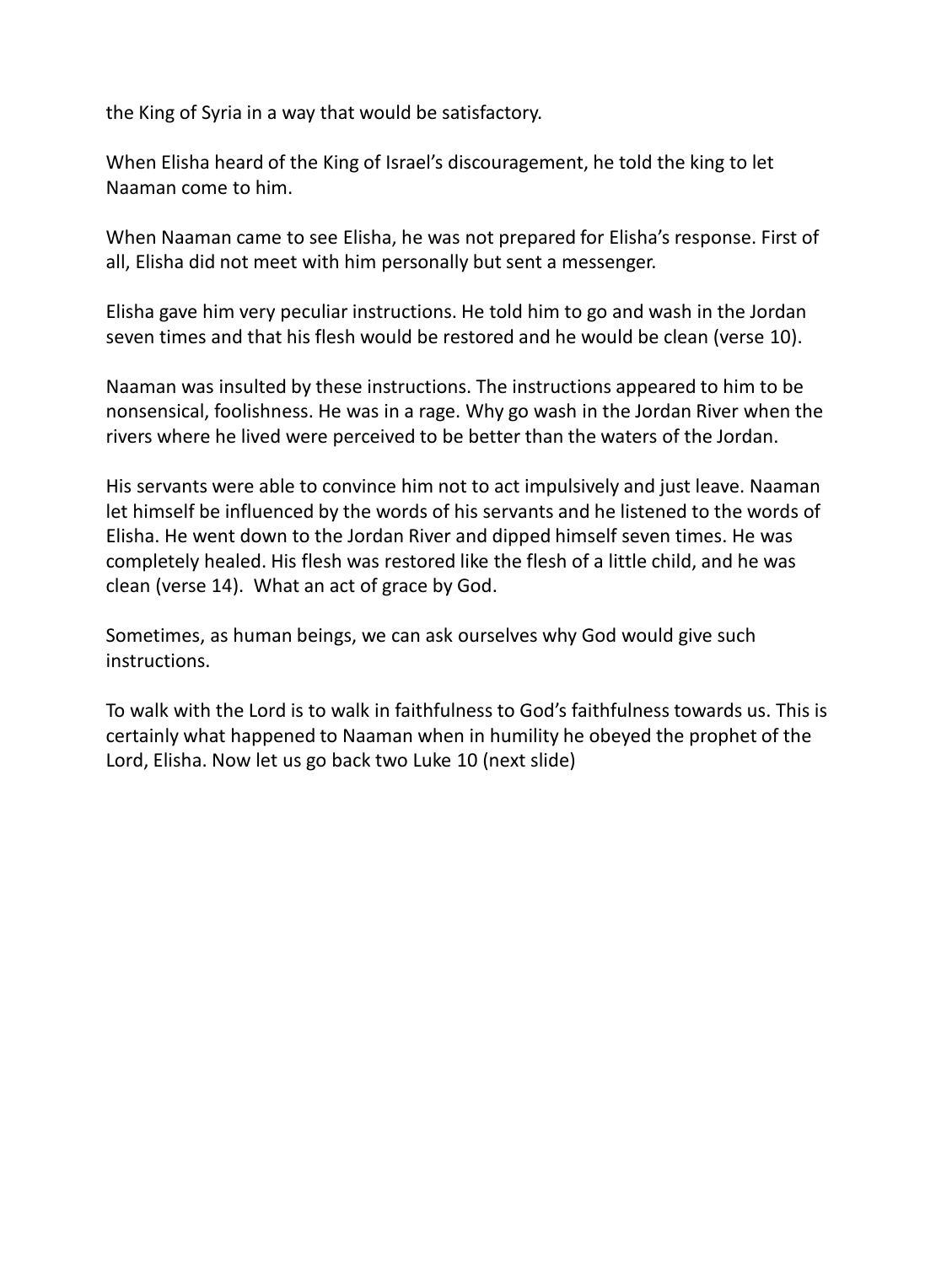

Let us imagine being in the shoes of those 72 disciples and the instructions given to them by Jesus.

Again, imagine being part of the 72. Imagine how we would think and feel if we were one of them. Imagine what would go through our minds.

We would have heard the story of the 12 apostles, as we read in Luke 9:1-6 how the 12 apostles had been sent on a mission to proclaim the kingdom of God and to heal. They had taken nothing for their journey, no walking-stick, no bag, no food and no money. They were not to bring the second change of clothing. The apostles had gone off on the mission trip. They were empowered by God to preach the gospel and to heal everywhere.

Now we, who are now part of the 72, are told to go on a similar mission trip. Like the 12, we are told not to bring anything with us. For accompaniment, we are told to go in pairs. Being disciples of Jesus, we would have been knowledgeable of the tremendous miracles that Jesus had made. For example, we would have been aware that Jesus had fed a huge crowd of people with only five loaves of bread and two fish. We would have been very aware that from those five loaves and two fish that there was plenty left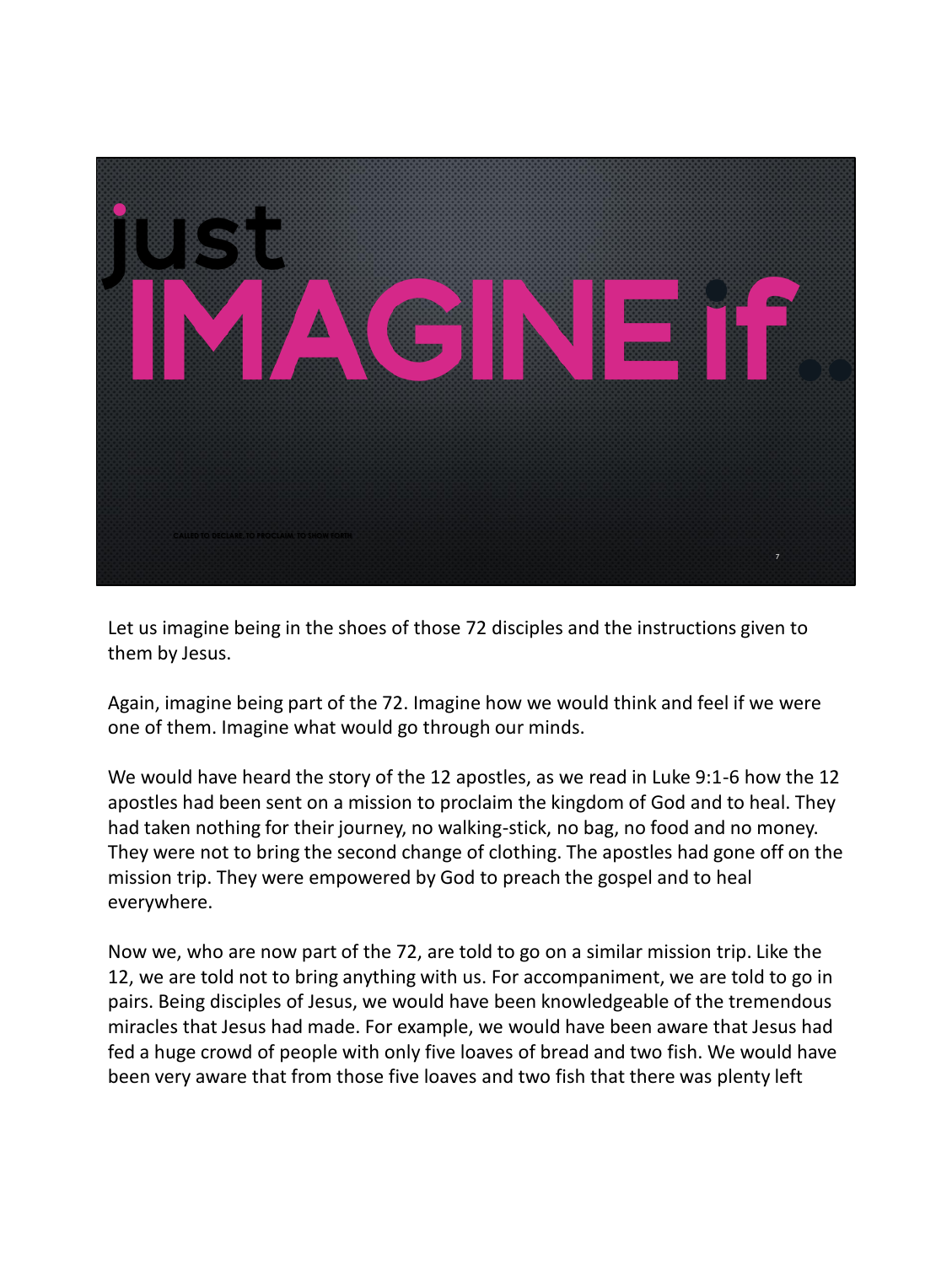over.

We would have seen Jesus healing people. We would have seen him having authority over demons. We would have heard his powerful preaching. We would have seen the crowds following him.

Given that situation, I imagine we would have been very excited to be able to participate in such a mission. This was a big mission. The mission was more than we could accomplish even if we are 72. Jesus tells us to pray for more labourers to go into the mission field because there are too few of us

. We would have been told to go to different houses until we found some people that would receive us and offer us hospitality following our work of preaching the good news of the kingdom and healing the sick

Jesus also tells us, as part of this group of 72, that not everybody would welcome us with open arms. In fact, some would be very upset with us for preparing the way of Jesus as he goes towards Jerusalem.

Luke does not go into great details about what these disciples would preach. He told them, as they heal the sick, to say that the kingdom of God has come near to you (verse 9)

Jesus was sending them into every town in place where he himself was about to go.

He also told him how big of a job this would be. Their mission would not be a piece of cake. They would be sent out as lambs in the midst of wolves. If we had lived in that time, this would have been a very vivid illustration because wolves eat lambs. We would be aware that lambs are a part of one of their favourite meals.

Imagine Jesus talking to you personally, talking to me personally about this mission.

I imagine I would have mixed emotions, excitement about going and yet a bit of anxiety about what I would have to face during my mission. All 72 of us would have nothing physical to fall back on—no money, no change of clothes and no reservations as to where we would stay. We would have to trust the words of Jesus that somebody in those cities would welcome us.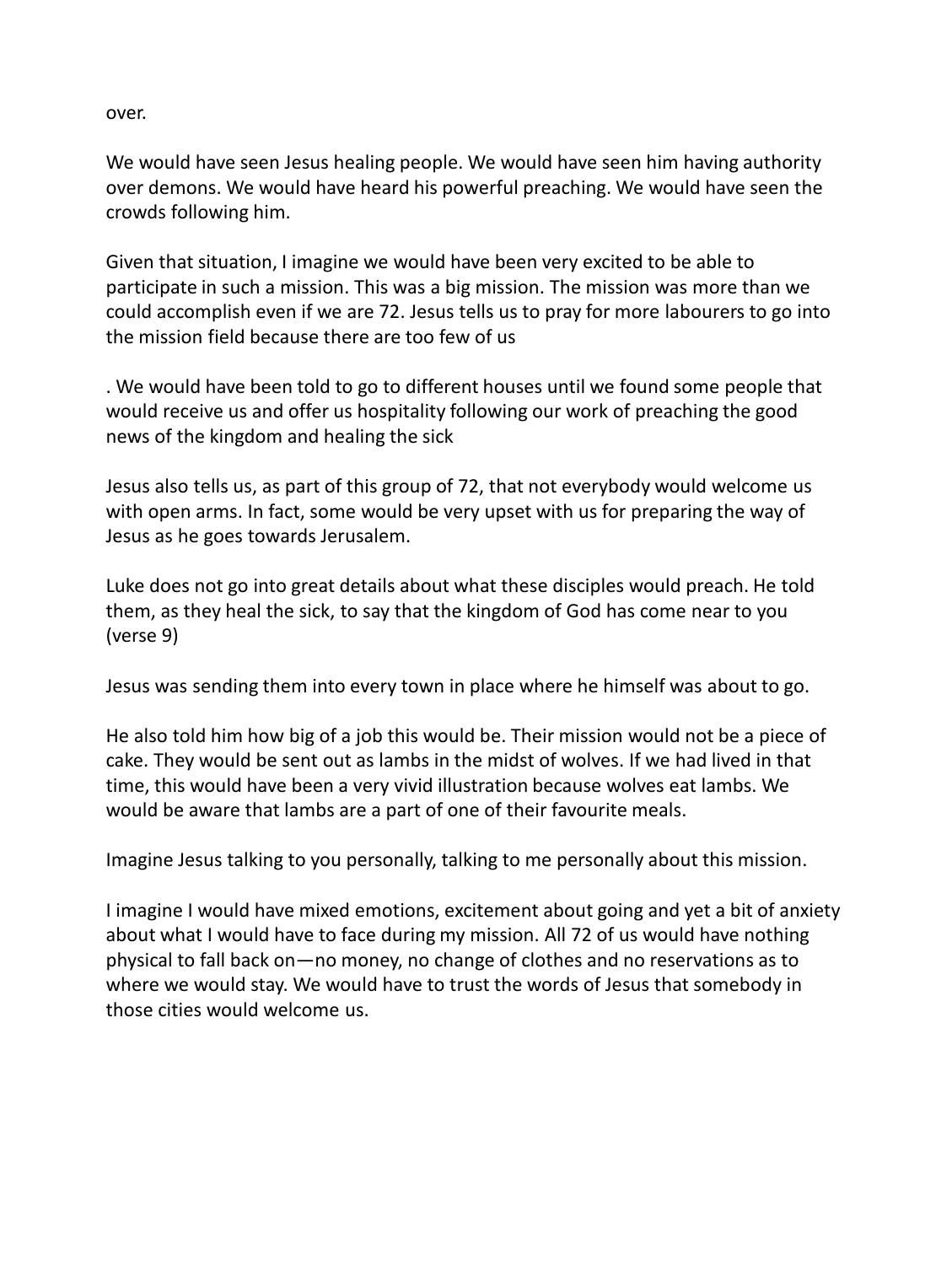

Certainly, a number of us have been rejected by family members or by people who were close to us. I remember after I was baptized, I came back home to my small home community. I had a very dear friend who is now deceased. From that day forward, our friendship ceased and never to be the same. The idea that I had left the village and I was brought into was very offensive to people. It changed other people's perception of me and still does to this day.

When we came to understand what Jesus had done on the cross for all of us taking on our very life within himself to give us a new life, it caused more distancing with some people. Being in the role of a pastor, I remember the acrimony of some and the contempt of others towards me.

On the other hand, united to Christ, God healed other relationships within and outside the church which became closer and so much more peaceful.

To Christianity is all about the relationship with the triune God in and through Christ by the Holy Spirit. When Jesus died on the cross, he took all of our life in himself. Remember when Jesus died he died for all of us because we were all dead in our sins. In our own life, there was nothing to redeem. We were doomed to perdition. The Bible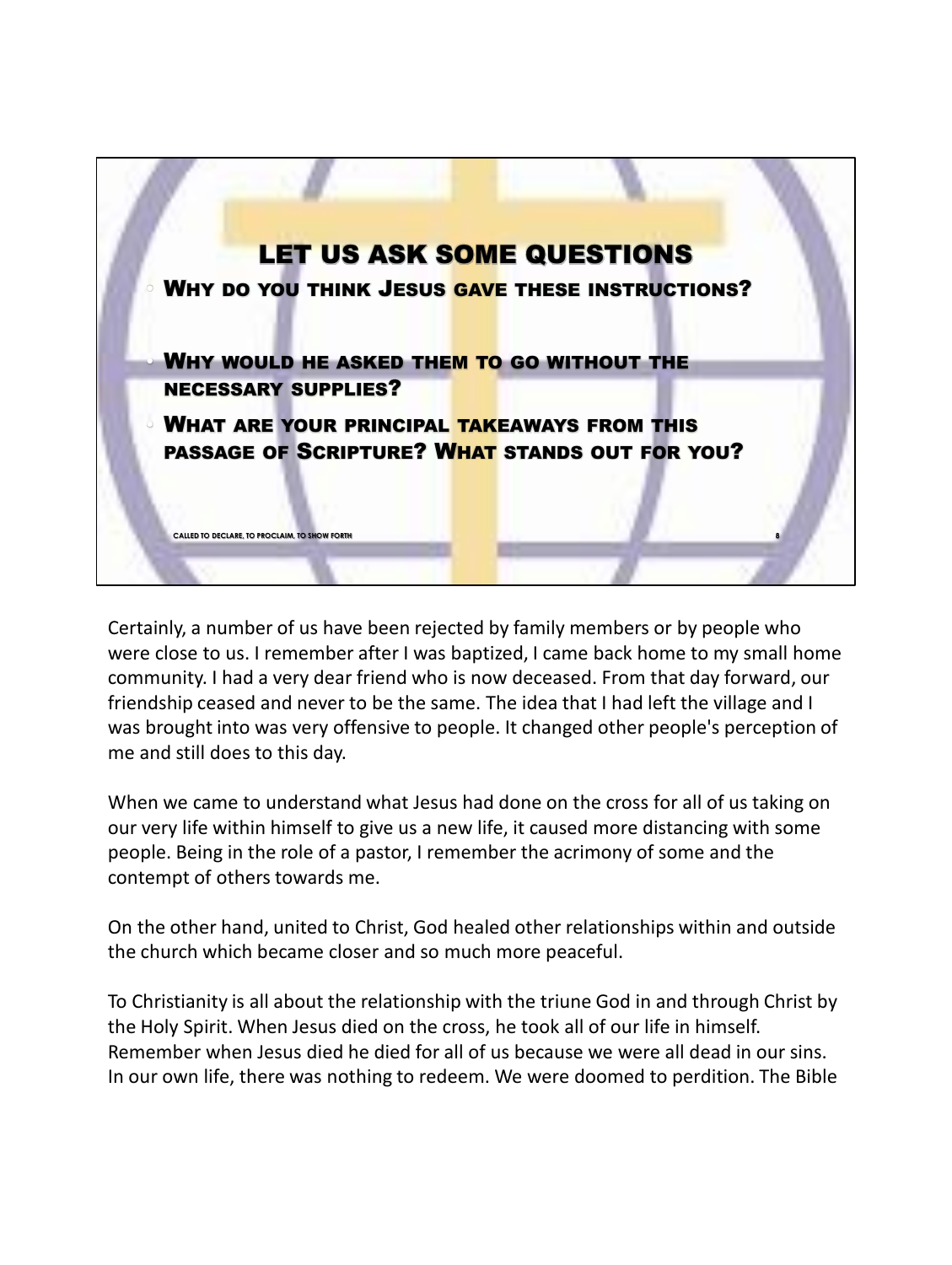tells us that when Jesus died over 2000 years ago we died with him. It means that everything of us died what we perceive to be sinful and what we perceive to be good. Jesus took upon himself all our pain, all our sorrows within his own person. He became sin for us. He was incarnate in our flesh, he lived for us, he was baptized for us, he died for us, he was resurrected to give us a brand-new life, and he ascended to heaven where he is our mediator before the throne of God.

We always have to remember who Jesus is. Jesus is God come to us in our flesh. He is not just any man. He is God made flesh. He is the incarnate man. The perfect high priest. He is the perfect sacrifice, the Lamb of God. "He sacrifice himself in our place. He represents God to humanity and humanity to God in his own person as the one on behalf of the many" as James Torrence wrote in an article entitled **CHRIST IN OUR PLACE, as we read on page 44 of A PASSION FOR CHRIST, the Vision That Ignites Ministry.**

This helps us to better understand the next verses we are going to read.

Life is a follower of Jesus is challenging but it is also filled with good news as we shall see in the next verses.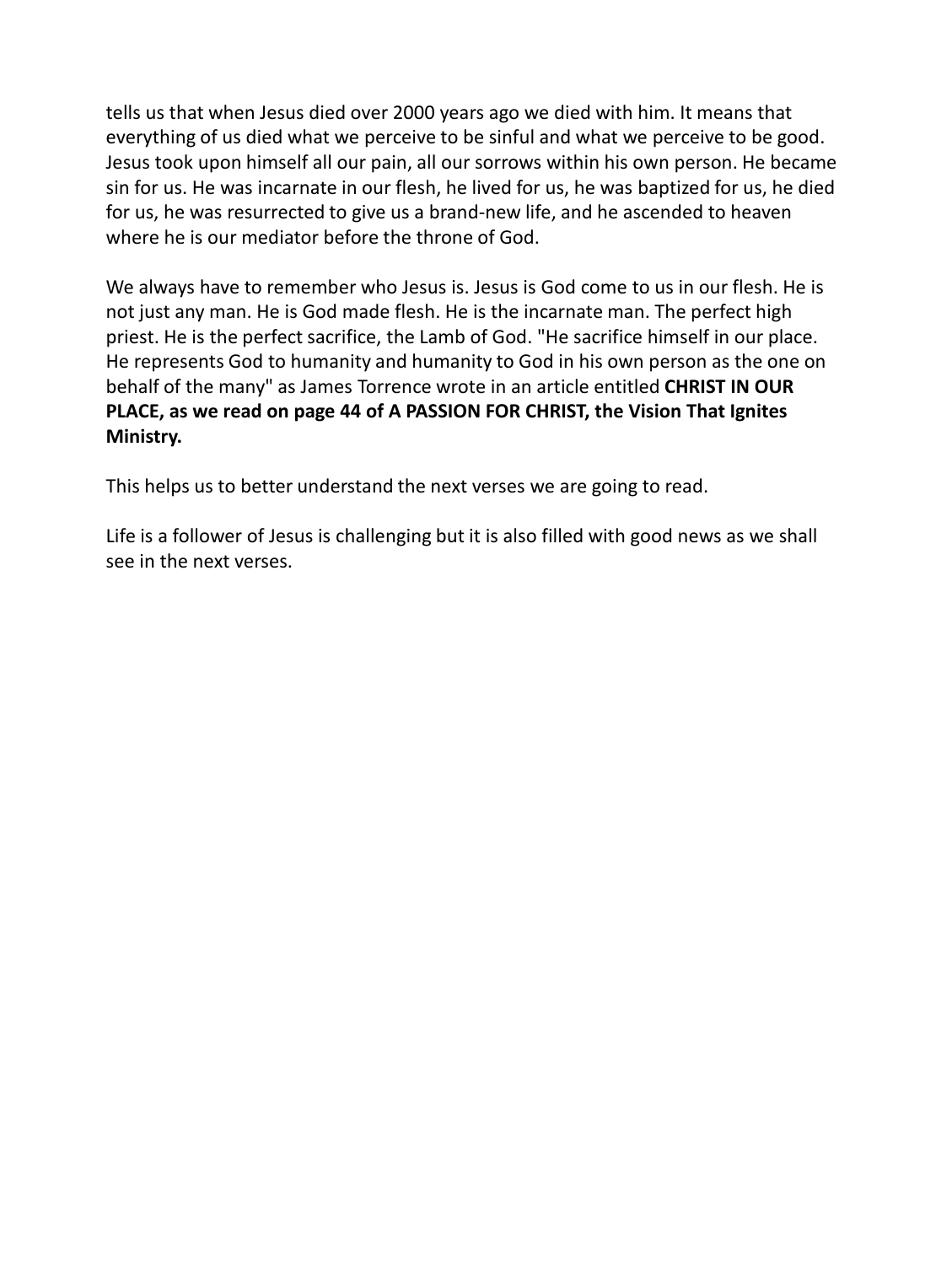

As they went out in obedience to Jesus, what they experienced exceeded all their expectations. In spite of the trouble they faced, the rejection by some, they returned with joy!

Amazing things that happened. They had power over the forces of evil, over demons.

Jesus identified who he was. He saw the fall of Satan from heaven. It was like lightning. Instantaneous!

Some have taken in a few verses literally and many have suffered the consequences. Some charismatics think that they can handle snakes and that their venom becomes innocuous or harmless for them for them. Of course we know that this is not true. This is not what it means.

Jesus is making a point that as we go forth in our journey in his name that the violence, the injustices of life, evil will not be able to destroy us as our names are already written in heaven.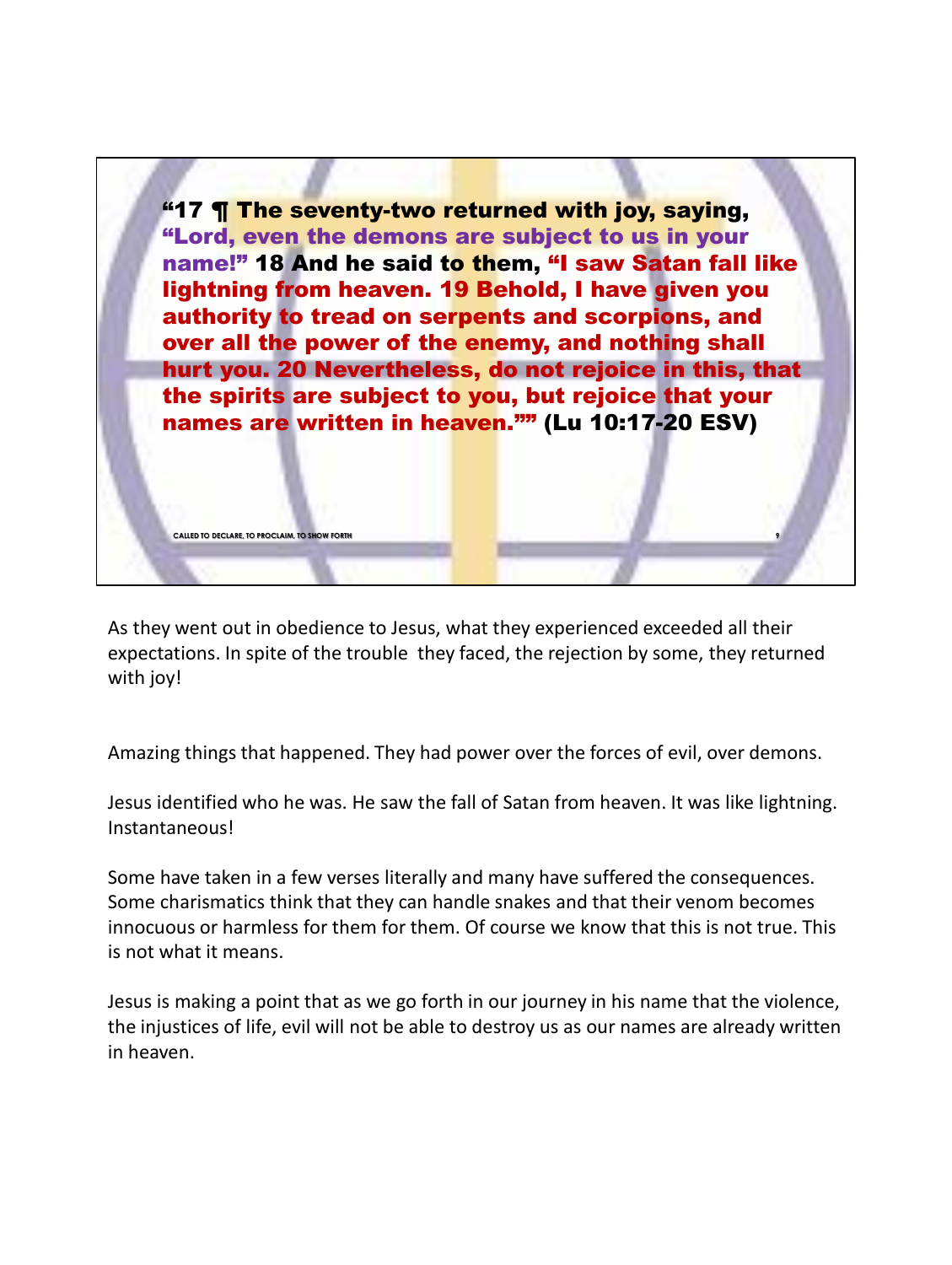This is exceptional news. Our names are written in heaven. God promised in his word that as we abide in him, he abides in us. We are told that just as the Father loves he so loves us

. We are told in John chapter 6 that Jesus is the bread that came down from heaven. In John 6:50-51 Jesus identifies himself as the bread of life and he says **"This is the bread that comes down from heaven, so that one may eat of it and not die. I am the living bread that comes down from heaven. If anyone eats of this bread he will live forever. And the bread of life that I will give for the life of the world is my flesh!**

God has called us to be in relationship with him through our mediator who is Jesus Christ by the Holy Spirit and to love our neighbours as ourselves. This is our walk with him. We are to be in relationship with him, and to be in relationship with both people in the church and outside the church. (Next slide)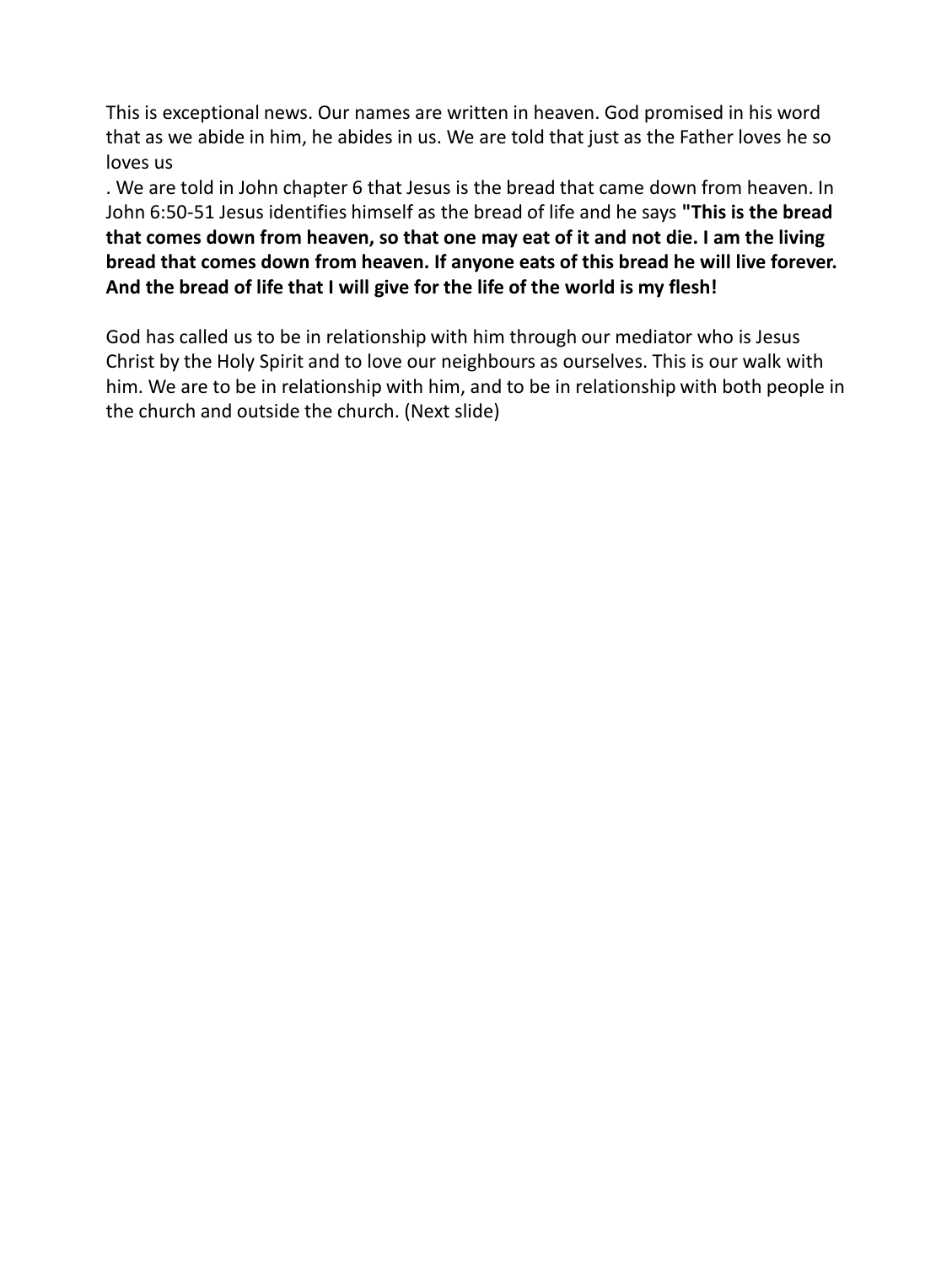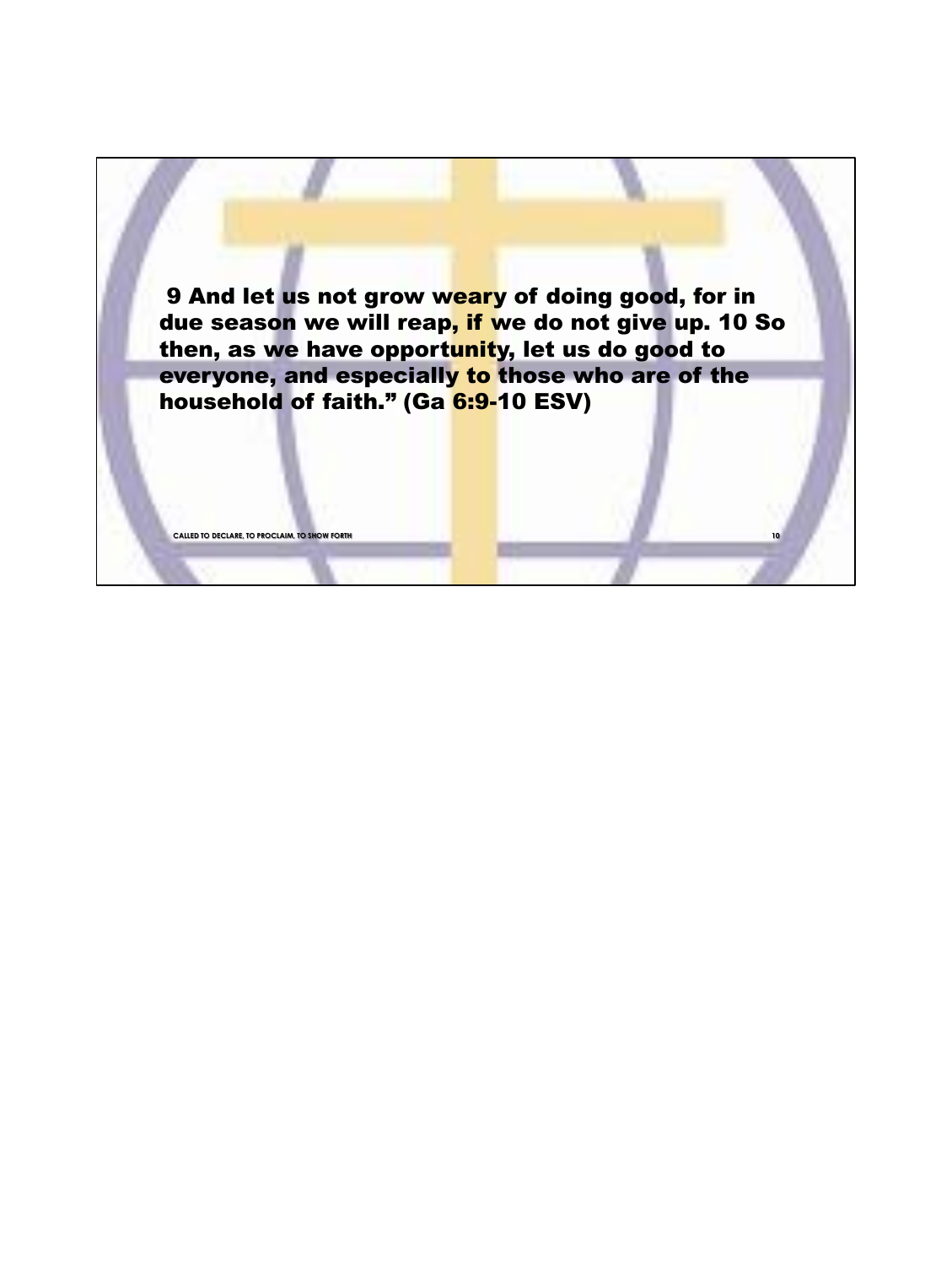

The word proclaim is translated also as **show forth** (KJV, NAS), **declare** (NIV, RSV**), show others** (NLT), **make known (Weymouth New Testament).**

As God's people, like the young girl, like the 72, we are to proclaim with our mouth, Jesus. We ought to do this, Jesus being our Wisdom, as we do good. The name of Jesus and the good news of the Gospel, I confess, ought to be on our lips more often than it is.

**''Do not give dogs what is holy, and do not throw your pearls before pigs, lest they trample them underfoot and turn to attack you.' (Mt 7:6 ESV).**

Some people will not appreciate what we say. We are not to force ourselves on anyone who doesn't want to hear about or appreciate Jesus. We are to move on. This ought not be an excuse of any of us not to mention Jesus and the good news of the Kingdom more often than we do.

Jesus came to proclaim the Kingdom of God. We have been called to participate in Him to continue to so.